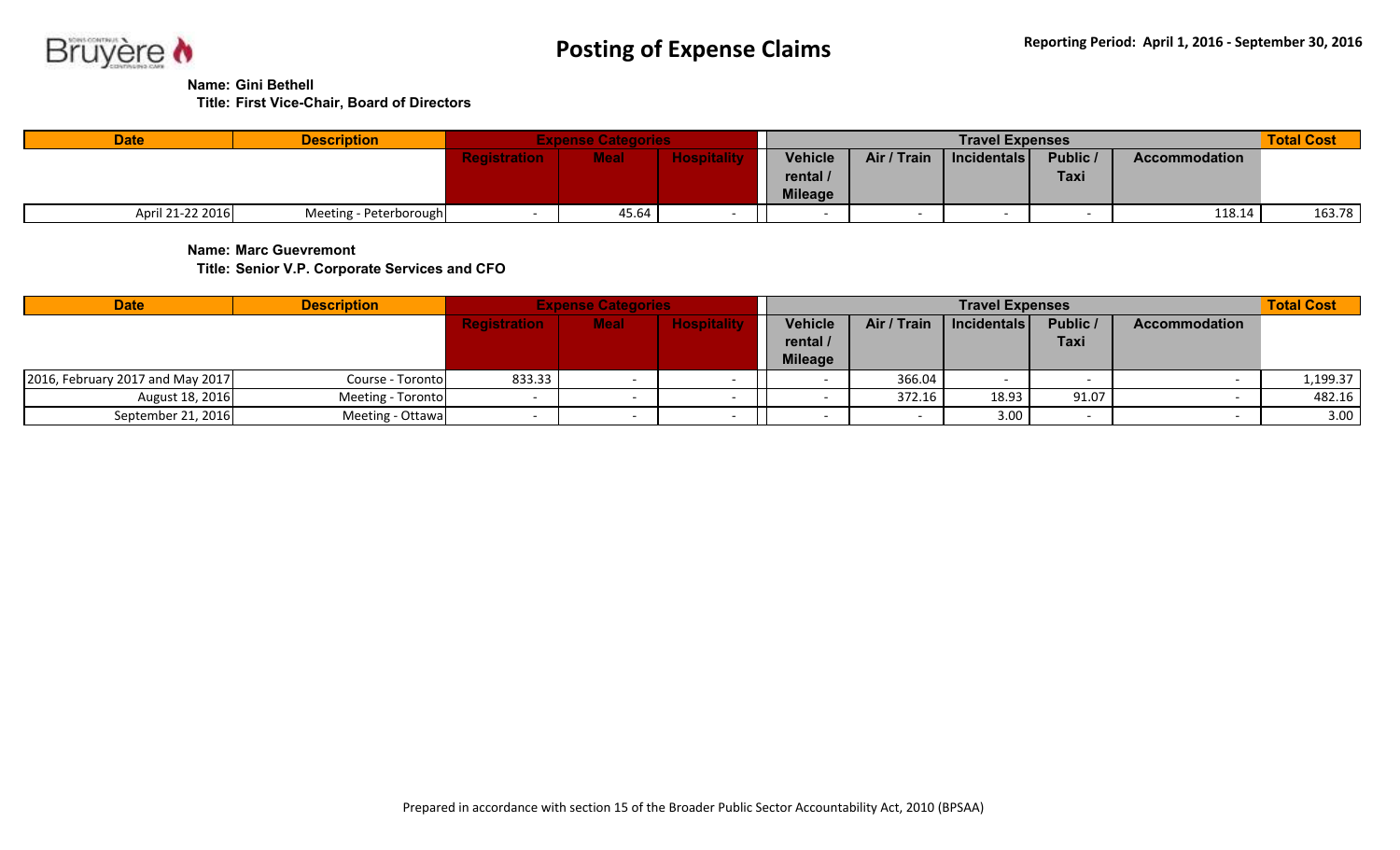

## **Name: Debbie Gravelle**

**Title: Senior Vice-President, Clinical Programs, Chief Nursing Executive and Allied Health Professionals**

| <b>Date</b>        | <b>Description</b>     |                          | <b>Expense Categories</b> |                          |                          |                          | <b>Travel Expenses</b> |                          |                          | <b>Total Cost</b> |
|--------------------|------------------------|--------------------------|---------------------------|--------------------------|--------------------------|--------------------------|------------------------|--------------------------|--------------------------|-------------------|
|                    |                        | <b>Registration</b>      | <b>Meal</b>               | <b>Hospitality</b>       | Vehicle                  | Air / Train              | <b>Incidentals</b>     | Public /                 | <b>Accommodation</b>     |                   |
|                    |                        |                          |                           |                          | rental /                 |                          |                        | <b>Taxi</b>              |                          |                   |
|                    |                        |                          |                           |                          | <b>Mileage</b>           |                          |                        |                          |                          |                   |
| April 1, 2016      | Meeting - Ottawa       | $\overline{\phantom{a}}$ | $\sim$                    |                          |                          | $\sim$                   | 12.62                  | $\overline{\phantom{a}}$ | $\overline{\phantom{a}}$ | 12.62             |
| April 20, 2016     | Meeting - Ottawa       | $\overline{\phantom{a}}$ | $\overline{\phantom{a}}$  |                          | $\overline{\phantom{0}}$ | $\overline{\phantom{a}}$ | 11.72                  | $\overline{\phantom{a}}$ | $\overline{\phantom{a}}$ | 11.72             |
| April 27, 2016     | Meeting - Ottawa       | $\overline{\phantom{a}}$ | $\overline{\phantom{0}}$  |                          |                          | $\sim$                   | 13.53                  | $\overline{\phantom{a}}$ | $\overline{\phantom{a}}$ | 13.53             |
| May 4, 2016        | Meeting - Ottawa       | $\overline{\phantom{a}}$ | $\sim$                    | $\overline{\phantom{0}}$ | $\overline{\phantom{a}}$ | $\overline{\phantom{a}}$ | 18.93                  | $\overline{\phantom{a}}$ | $\overline{\phantom{a}}$ | 18.93             |
| May 5, 2016        | Gala - Ottawa          | 360.67                   | $\overline{\phantom{a}}$  | $\overline{\phantom{0}}$ | $\overline{\phantom{a}}$ | $\overline{\phantom{a}}$ | $\sim$                 | $\overline{\phantom{a}}$ | $\overline{\phantom{a}}$ | 360.67            |
| May 5, 2016        | Meeting - Ottawa       | $\overline{\phantom{a}}$ | $\overline{\phantom{a}}$  |                          | $\overline{\phantom{0}}$ | $\sim$                   | 9.91                   | $\overline{\phantom{a}}$ | $\overline{\phantom{0}}$ | 9.91              |
| May 5, 2016        | Meeting - Ottawa       | $\overline{\phantom{a}}$ | $\overline{\phantom{a}}$  |                          |                          | $\overline{\phantom{0}}$ | 11.72                  | $\overline{\phantom{a}}$ | $\overline{\phantom{0}}$ | 11.72             |
| May 14-17, 2016    | Conference - Cleveland | $\overline{\phantom{0}}$ | 37.99                     |                          | $\overline{\phantom{0}}$ | 449.51                   | 75.73                  | 111.12                   | 951.03                   | 1,625.38          |
| June 9, 2016       | Meeting - Ottawa       | $\overline{\phantom{a}}$ | $\overline{\phantom{a}}$  |                          |                          | $\overline{\phantom{a}}$ | 4.50                   | $\overline{\phantom{a}}$ | $\overline{\phantom{a}}$ | 4.50              |
| June 9, 2016       | Meeting - Ottawa       | $\overline{\phantom{a}}$ | $\overline{\phantom{a}}$  | $\overline{\phantom{a}}$ | $\overline{\phantom{0}}$ | $\overline{\phantom{a}}$ | 11.72                  | $\overline{\phantom{a}}$ | $\overline{\phantom{a}}$ | 11.72             |
| June 16, 2016      | Meeting - Ottawa       | $\overline{\phantom{a}}$ | $\overline{\phantom{a}}$  |                          |                          | $\overline{\phantom{a}}$ | 9.47                   | $\overline{\phantom{a}}$ | $\overline{\phantom{a}}$ | 9.47              |
| July 14, 2016      | Meeting - Ottawa       | $\overline{\phantom{a}}$ | $\sim$                    | $\overline{\phantom{0}}$ | $\overline{\phantom{0}}$ | $\sim$                   | 12.62                  | $\overline{\phantom{a}}$ | $\sim$                   | 12.62             |
| August 29, 2016    | Meeting - Ottawa       | $\overline{\phantom{a}}$ | $\overline{\phantom{a}}$  |                          |                          | $\overline{\phantom{a}}$ | 15.33                  | $\overline{\phantom{a}}$ | $\overline{\phantom{a}}$ | 15.33             |
| August 31, 2016    | Meeting - Ottawa       | $\overline{\phantom{a}}$ | $\sim$                    | $\overline{\phantom{a}}$ | $\overline{\phantom{0}}$ | $\overline{\phantom{a}}$ | 12.62                  | $\overline{\phantom{a}}$ | $\overline{\phantom{a}}$ | 12.62             |
| September 1, 2016  | Meeting - Ottawa       | $\overline{\phantom{a}}$ | $\sim$                    | $\overline{\phantom{a}}$ | $\overline{\phantom{a}}$ | $\sim$                   | 12.62                  | $\overline{\phantom{a}}$ | $\overline{\phantom{a}}$ | 12.62             |
| Sept 20-21, 2016   | Conference - Toronto   | $\sim$                   | $\overline{\phantom{a}}$  |                          | $\overline{\phantom{a}}$ | $\overline{\phantom{a}}$ |                        | 82.49                    | 469.32                   | 551.81            |
| September 22, 2016 | Meeting - Ottawa       | $\overline{\phantom{0}}$ | $\sim$                    | $\overline{\phantom{0}}$ | $\overline{\phantom{0}}$ | $\sim$                   | 16.23                  | $\overline{\phantom{a}}$ | $\overline{\phantom{a}}$ | 16.23             |

## **Name: Barbara Kieley**

**Title: Board of Directors**

| <b>Date</b>                      | <b>Description</b> |             |             |                    |                                              |             | <b>Travel Expenses</b> |                  |                      | <b>Total Cost</b> |
|----------------------------------|--------------------|-------------|-------------|--------------------|----------------------------------------------|-------------|------------------------|------------------|----------------------|-------------------|
|                                  |                    | aiotrotion. | <b>Meal</b> | <b>Hospitality</b> | <b>Vehicle</b><br>rental /<br><b>Mileage</b> | Air / Train | $ $ Incidentals $ $    | Public /<br>Taxi | <b>Accommodation</b> |                   |
| 2016, February 2017 and May 2017 | Course - Toronto   | 833.33      |             |                    |                                              |             |                        |                  |                      | 833.33            |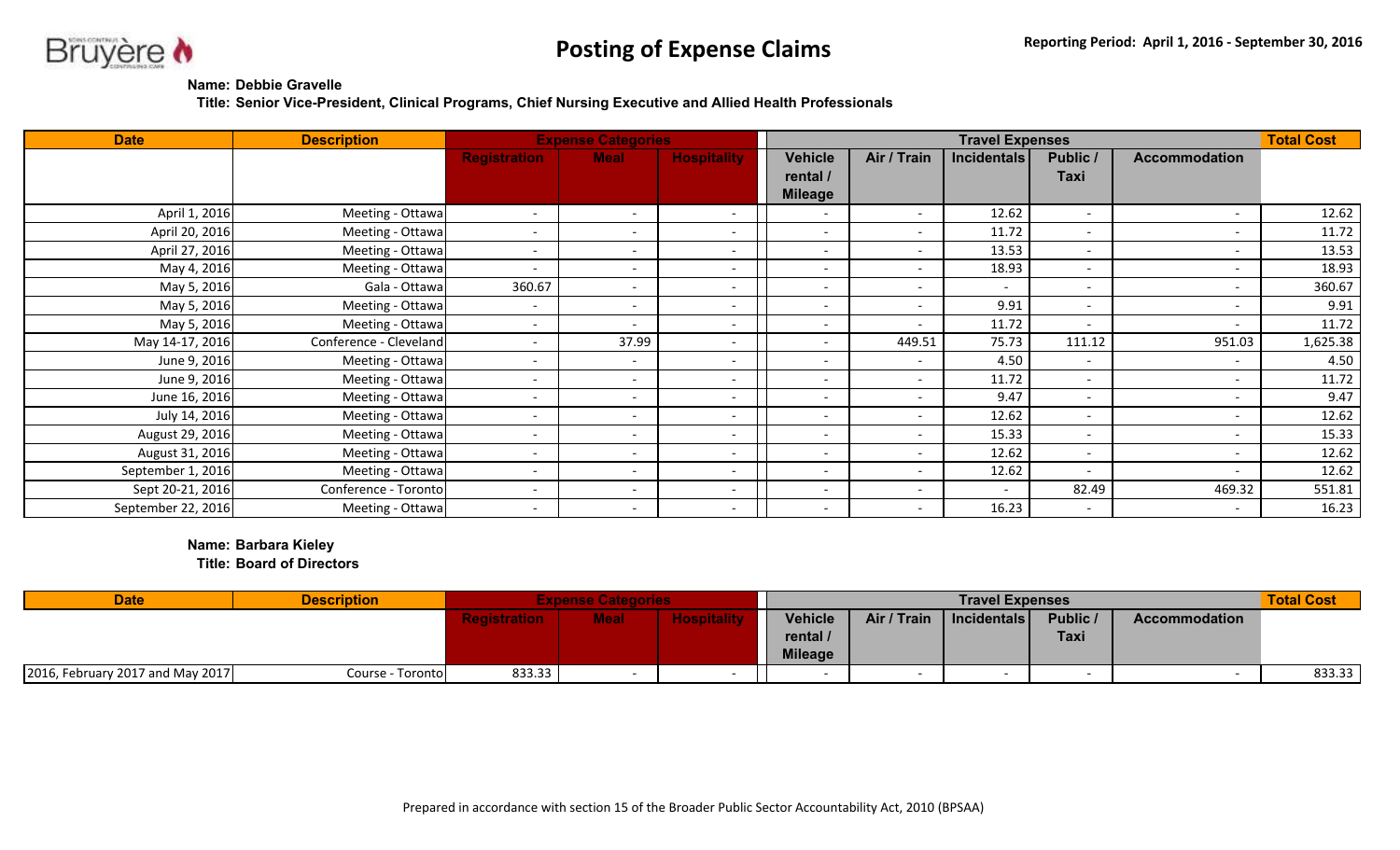



**Title: President and CEO**

| <b>Date</b>            | <b>Description</b>       |                          | <b>Expense Categories</b> |                          |                                              |                          | <b>Travel Expenses</b>   |                          |                          | <b>Total Cost</b> |
|------------------------|--------------------------|--------------------------|---------------------------|--------------------------|----------------------------------------------|--------------------------|--------------------------|--------------------------|--------------------------|-------------------|
|                        |                          | <b>Registration</b>      | <b>Meal</b>               | <b>Hospitality</b>       | <b>Vehicle</b><br>rental /<br><b>Mileage</b> | Air / Train              | Incidentals              | Public /<br>Taxi         | <b>Accommodation</b>     |                   |
| March 31-April 1, 2016 | Conference - Orlando, FL |                          | 86.24                     | $\overline{\phantom{a}}$ | $\overline{\phantom{0}}$                     | $\sim$                   | 56.80                    | 128.46                   | 465.18                   | 736.68            |
| April 11, 2016         | Meeting - Ottawa         |                          | 11.36                     |                          |                                              | $\sim$                   | $\sim$                   |                          | $\sim$                   | 11.36             |
| April 15, 2016         | Meeting - Ottawa         |                          | 11.11                     | $\overline{\phantom{a}}$ | $\overline{\phantom{0}}$                     | $\sim$                   | $\overline{\phantom{a}}$ | $\overline{\phantom{0}}$ | $\overline{\phantom{0}}$ | 11.11             |
| April 20, 2016         | Meeting - Ottawa         |                          | $\sim$                    | $\overline{\phantom{0}}$ |                                              | $\sim$                   | 6.77                     | $\overline{\phantom{0}}$ | $\overline{\phantom{a}}$ | 6.77              |
| April 21-22 2016       | Meeting - Peterborough   |                          | 45.64                     |                          |                                              | $\sim$                   |                          |                          | 118.14                   | 163.78            |
| May 18, 2016           | Meeting - Ottawa         |                          | $\sim$                    | -                        |                                              | $\overline{\phantom{a}}$ | 7.21                     |                          |                          | 7.21              |
| May 26-27, 2016        | Meeting - Toronto        |                          | 40.75                     | $\sim$                   |                                              | 499.52                   | 37.86                    | 34.03                    | 277.18                   | 889.34            |
| June 5, 2016           | Meeting - Ottawa         |                          | $\sim$                    | $\overline{\phantom{a}}$ |                                              | $\sim$                   | 3.00                     | $\sim$                   | $\sim$                   | 3.00              |
| June 6, 2016           | Conference - Ottawa      | 590.96                   | $\sim$                    | $\overline{\phantom{0}}$ | $\overline{\phantom{0}}$                     | $\sim$                   | $\overline{\phantom{a}}$ |                          | $\sim$                   | 590.96            |
| June 8, 2016           | Meeting - Toronto        |                          | $\sim$                    |                          |                                              | 484.23                   | 18.03                    | 40.62                    | $\overline{\phantom{a}}$ | 542.88            |
| June 8, 2016           | Conference - Ottawa      | 151.82                   | $\sim$                    | $\sim$                   |                                              | $\sim$                   | $\overline{\phantom{0}}$ |                          | $\sim$                   | 151.82            |
| June 24, 2016          | Meeting - Ottawa         |                          | 10.97                     | $\overline{\phantom{a}}$ | $\sim$                                       | $\overline{\phantom{a}}$ | $\overline{\phantom{a}}$ | $\overline{\phantom{0}}$ | $\sim$                   | 10.97             |
| June 26-27, 2016       | Meeting - Toronto        |                          | 15.56                     |                          |                                              | 324.26                   | 37.87                    | 17.89                    | 208.14                   | 603.72            |
| August 12, 2016        | Meeting - Ottawa         |                          | $\sim$                    |                          |                                              | $\sim$                   | 9.47                     |                          | $\overline{\phantom{a}}$ | 9.47              |
| August 18, 2016        | Meeting - Toronto        |                          | $\sim$                    | $\overline{\phantom{a}}$ |                                              | 295.74                   | 18.93                    | 43.73                    | $\sim$                   | 358.40            |
| September 18, 2016     | Meeting - Ottawa         |                          | $\sim$                    |                          |                                              | $\sim$                   | 8.12                     | $\sim$                   | $\overline{\phantom{a}}$ | 8.12              |
| September 19, 2016     | Meeting - Ottawa         | $\overline{\phantom{0}}$ | $\sim$                    | $\overline{\phantom{0}}$ | $\overline{\phantom{0}}$                     | $\sim$                   | 2.25                     | $\sim$                   | $\sim$                   | 2.25              |
| September 29-30, 2016  | Meeting - Toronto        |                          | $\sim$                    | $\overline{\phantom{a}}$ |                                              | 258.03                   | $\overline{\phantom{a}}$ | $\sim$                   | 399.14                   | 657.17            |
| November 7-9, 2016     | Meeting - Toronto        | 356.62                   | $\sim$                    | $\overline{\phantom{0}}$ |                                              | $\sim$                   | $\overline{\phantom{0}}$ | $\overline{\phantom{0}}$ | $\overline{\phantom{0}}$ | 356.62            |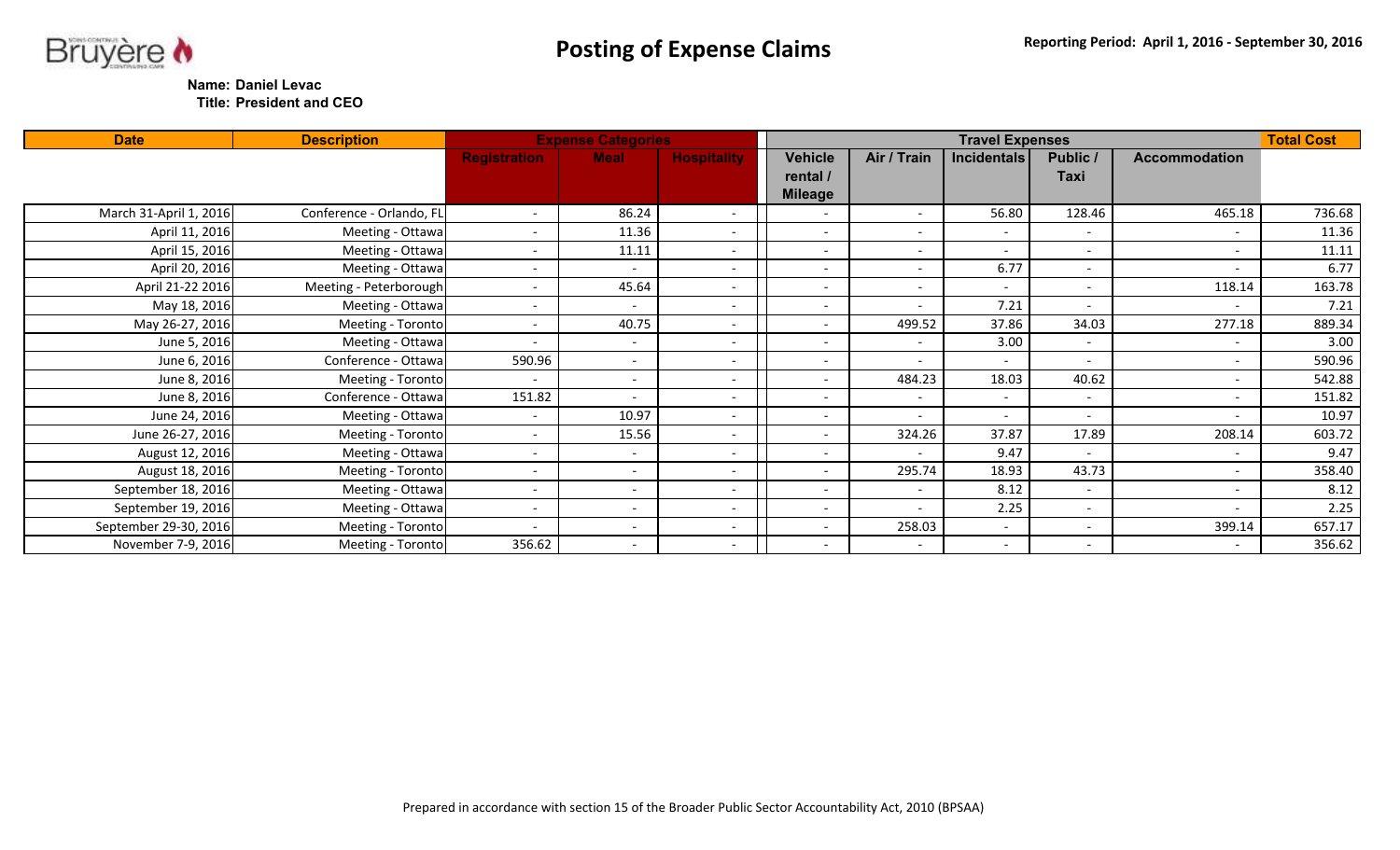

**Name: Amipal Manchanda**

**Title: Chair, Board of Directors**

| <b>Date</b>      | <b>Description</b>     |                     | <b>Expense Categories</b> |                    |                            |             | <b>Travel Expenses</b> |                         |                      | <b>Total Cost</b> |
|------------------|------------------------|---------------------|---------------------------|--------------------|----------------------------|-------------|------------------------|-------------------------|----------------------|-------------------|
|                  |                        | <b>Registration</b> | <b>Meal</b>               | <b>Hospitality</b> | <b>Vehicle</b><br>rental / | Air / Train | Incidentals            | Public /<br><b>Taxi</b> | <b>Accommodation</b> |                   |
|                  |                        |                     |                           |                    | <b>Mileage</b>             |             |                        |                         |                      |                   |
| March 31, 2016   | Meeting - Ottawa       |                     |                           |                    |                            | $\sim$      |                        | 37.87                   |                      | 37.87             |
| April 21-22 2016 | Meeting - Peterborough |                     | 45.64                     |                    |                            |             |                        |                         | 118.14               | 163.78            |
| May 5, 2016      | Meeting - Ottawa       |                     |                           |                    |                            | $\sim$      |                        | 80.25                   |                      | 80.25             |
| June 1, 2016     | Meeting - Ottawa       |                     |                           |                    |                            | $\sim$      |                        | 39.67                   |                      | 39.67             |

**Name: Shaun McGuire Title: Chief of Staff and Board of Directors**

| <b>Date</b>        | <b>Description</b>   |                     | <b>Expense Categories</b> |                    |                                              |             | <b>Travel Expenses</b> |                  |                      | <b>Total Cost</b> |
|--------------------|----------------------|---------------------|---------------------------|--------------------|----------------------------------------------|-------------|------------------------|------------------|----------------------|-------------------|
|                    |                      | <b>Registration</b> | <b>Meal</b>               | <b>Hospitality</b> | <b>Vehicle</b><br>rental /<br><b>Mileage</b> | Air / Train | Incidentals            | Public /<br>Taxi | <b>Accommodation</b> |                   |
| May 11-14, 2016    | Conference - Toronto | 2,542.16            |                           |                    |                                              |             |                        |                  |                      | 2,542.16          |
| September 30, 2016 | Meeting - Ottawa     | 45.59               |                           |                    |                                              |             |                        |                  |                      | 45.59             |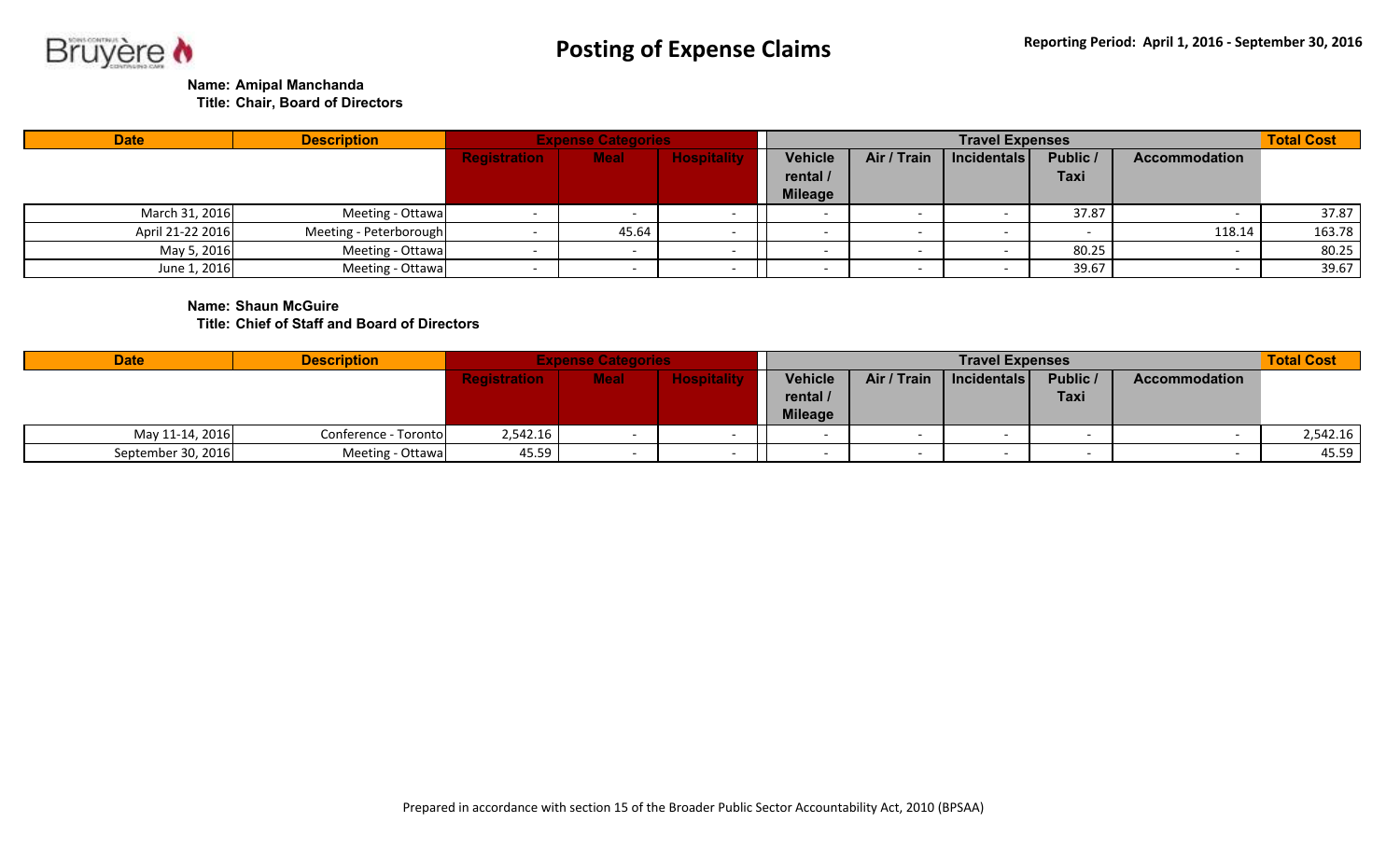

**Name: Dianne Parker-Taillon**

**Title: Board of Directors**

| <b>Date</b>                        | <b>Description</b> |                     | <b>Expense Categories</b> |                    |                |             | <b>Travel Expenses</b> |             |                      | <b>Total Cost</b> |
|------------------------------------|--------------------|---------------------|---------------------------|--------------------|----------------|-------------|------------------------|-------------|----------------------|-------------------|
|                                    |                    | <b>Registration</b> | <b>Meal</b>               | <b>Hospitality</b> | Vehicle        | Air / Train | Incidentals            | Public /    | <b>Accommodation</b> |                   |
|                                    |                    |                     |                           |                    | rental /       |             |                        | <b>Taxi</b> |                      |                   |
|                                    |                    |                     |                           |                    | <b>Mileage</b> |             |                        |             |                      |                   |
| June 26-28, 2016                   | Meeting - Toronto  |                     |                           |                    |                | 270.12      |                        |             | 421.68               | 691.80            |
| [2016, February 2017 and May 2017] | Course - Toronto   | 833.33              |                           |                    |                |             |                        |             |                      | 833.33            |

**Name: Amy Porteous**

**Title: Vice-President, Public Affairs and Planning** 

| <b>Date</b>        | <b>Description</b>   |                          | <b>Expense Categories</b> |                          |                          |                          | <b>Travel Expenses</b> |                          |                          | <b>Total Cost</b> |
|--------------------|----------------------|--------------------------|---------------------------|--------------------------|--------------------------|--------------------------|------------------------|--------------------------|--------------------------|-------------------|
|                    |                      | <b>Registration</b>      | <b>Meal</b>               | <b>Hospitality</b>       | Vehicle                  | Air / Train              | <b>Incidentals</b>     | Public /                 | <b>Accommodation</b>     |                   |
|                    |                      |                          |                           |                          | rental /                 |                          |                        | Taxi                     |                          |                   |
|                    |                      |                          |                           |                          | <b>Mileage</b>           |                          |                        |                          |                          |                   |
| April 4, 2016      | Meeting - Ottawa     | $\overline{\phantom{a}}$ | $\overline{\phantom{0}}$  | $\overline{\phantom{0}}$ | $\overline{\phantom{0}}$ | $\overline{\phantom{0}}$ | 6.30                   | $\overline{\phantom{0}}$ | $\overline{\phantom{0}}$ | 6.30              |
| April 5, 2016      | Meeting - Ottawa     | $\overline{\phantom{a}}$ | $\sim$                    |                          | $\overline{\phantom{0}}$ | $\sim$                   | 9.01                   | $\overline{\phantom{a}}$ | $\overline{\phantom{a}}$ | 9.01              |
| April 18, 2016     | Meeting - Ottawa     |                          | $\overline{\phantom{a}}$  |                          |                          | $\sim$                   | 14.43                  | $\overline{\phantom{a}}$ |                          | 14.43             |
| April 21, 2016     | Meeting - Ottawa     |                          | $\overline{\phantom{a}}$  |                          |                          | $\overline{\phantom{a}}$ | 12.63                  | $\overline{\phantom{0}}$ | -                        | 12.63             |
| May 5, 2016        | Meeting - Ottawa     | $\overline{\phantom{0}}$ | $\overline{\phantom{a}}$  |                          |                          | $\overline{\phantom{a}}$ | 8.11                   | $\overline{\phantom{0}}$ | $\overline{\phantom{0}}$ | 8.11              |
| May 5, 2016        | Meeting - Ottawa     | $\overline{\phantom{a}}$ | $\overline{\phantom{0}}$  |                          | $\overline{\phantom{0}}$ | $\overline{\phantom{0}}$ | 9.02                   | $\overline{\phantom{a}}$ | $\overline{\phantom{0}}$ | 9.02              |
| May 6, 2016        | Meeting - Ottawa     | $\overline{\phantom{0}}$ | $\overline{\phantom{a}}$  |                          |                          | $\overline{\phantom{a}}$ | 10.82                  | $\overline{\phantom{0}}$ | $\overline{\phantom{0}}$ | 10.82             |
| May 6, 2016        | Conference - Ottawa  | 210.00                   | $\sim$                    |                          |                          | $\overline{\phantom{0}}$ |                        |                          | $\overline{\phantom{0}}$ | 210.00            |
| May 16, 2016       | Meeting - Ottawa     | $\overline{\phantom{a}}$ | $\overline{\phantom{a}}$  |                          | ۰.                       | $\sim$                   | 9.02                   | $\overline{\phantom{0}}$ | $\overline{\phantom{0}}$ | 9.02              |
| May 25, 2016       | Meeting - Ottawa     | $\overline{\phantom{0}}$ | $\overline{\phantom{a}}$  |                          | $\overline{\phantom{0}}$ | $\sim$                   | 10.82                  |                          | $\overline{\phantom{0}}$ | 10.82             |
| June 6, 2016       | Meeting - Ottawa     | $\overline{\phantom{0}}$ | $\overline{\phantom{a}}$  |                          |                          | $\overline{\phantom{a}}$ | 4.50                   |                          | $\overline{\phantom{0}}$ | 4.50              |
| June 6, 2016       | Conference - Toronto | $\overline{\phantom{a}}$ | $\overline{\phantom{0}}$  | $\overline{\phantom{0}}$ | $\overline{\phantom{0}}$ | 479.14                   | 39.65                  | $\overline{\phantom{a}}$ | $\overline{\phantom{a}}$ | 518.79            |
| June 9, 2016       | Meeting - Ottawa     | $\overline{\phantom{a}}$ | $\overline{\phantom{0}}$  | $\overline{\phantom{0}}$ | $\overline{\phantom{0}}$ | $\overline{\phantom{a}}$ | 11.72                  | $\overline{\phantom{a}}$ | $\overline{\phantom{a}}$ | 11.72             |
| August 18, 2016    | Meeting - Toronto    | $\overline{\phantom{a}}$ | $\overline{\phantom{0}}$  | $\overline{\phantom{a}}$ |                          | 531.10                   | 18.93                  | 26.83                    | $\overline{\phantom{0}}$ | 576.86            |
| September 23, 2016 | Meeting - Ottawa     | $\overline{\phantom{a}}$ | $\overline{\phantom{0}}$  | $\overline{\phantom{0}}$ |                          | $\sim$                   | 9.02                   | $\overline{\phantom{0}}$ | $\overline{\phantom{0}}$ | 9.02              |